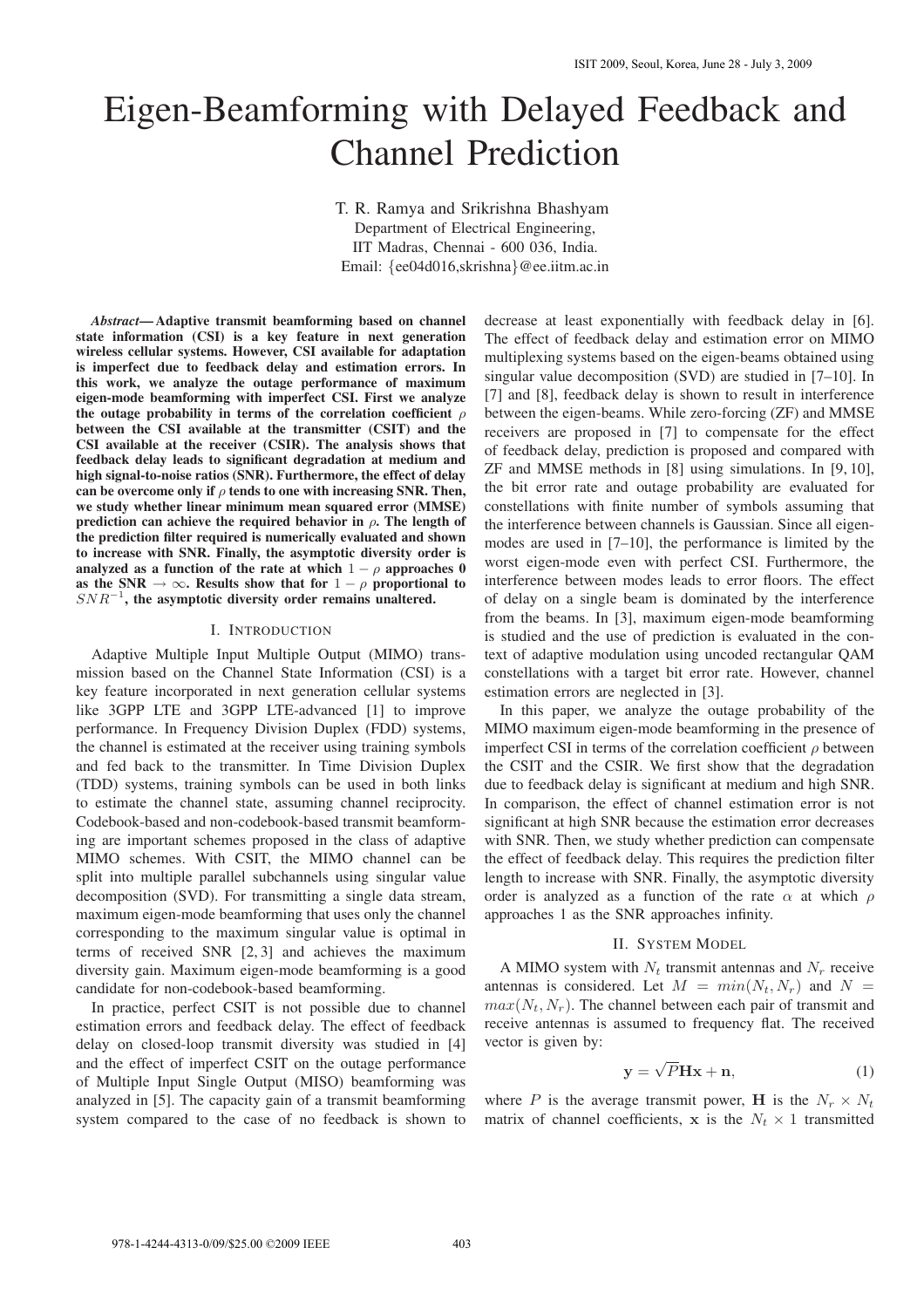vector, and  $\mathbf{n} \sim \mathcal{CN}(0, \sigma_n^2 I_{N_r})$  is the additive white Gaussian noise (AWGN) vector. The entries of H, i.e.,  $H_{ij}$ , are i.i.d. circularly symmetric complex Gaussian with variance 0.5 per dimension. A correlated block fading channel model [5] is considered, where H is assumed to constant over a block of symbols (frame) and correlated across blocks (or frames).

## *A. Imperfect CSI Model*

Channel estimation is performed using training symbols once in every frame. At the beginning of every frame,  $N_t$  symbols are allocated for training, one for each transmit antenna. Minimum Mean Squared Error (MMSE) channel estimation is performed. The training symbol power can be increased compared to the data symbol power, without changing the average transmit power, to improve the quality of the estimate [11][12]. Assuming that the number of symbols in a frame is much larger than  $N_t$ , increasing the training power leads to a negligible change in the data power in order to maintain the same average transmit power. In FDD systems, there is a delay in feedback and the CSIT is delayed by one or more frames. In TDD systems, the channel estimate obtained from training the transmitter can be used for adaptation. Even in this case, there is a time delay between transmissions in the two directions. If the delay is known, channel prediction can be used to compensate for the delay.

Let  $H_t$  ( $N_r \times N_t$  matrix) be the CSIT (used for adaptation) and  $H_r$  ( $N_r \times N_t$  matrix) be the CSIR (used for decoding). For the Rayleigh fading model with AWGN,  $H_t$  and  $H_r$  are both zero mean and jointly Gaussian. Therefore, they can be related as follows:

$$
\mathbf{H}_r = \sigma_r \left[ \frac{\rho}{\sigma_t} \mathbf{H}_t + \sqrt{1 - \rho^2} \mathbf{E} \right],\tag{2}
$$

where  $\mathbf{E} \sim \mathcal{CN}(0, I)$ ,  $\sigma_r^2 = E[|H_{r,ij}|^2]$ ,  $\sigma_t^2 = E[|H_{t,ij}|^2]$ , and  $\rho = \frac{E[\hat{H}_{r,ij}\hat{H}_{t,ij}^*]}{\sqrt{E[[H_{r,ij}]^2]E[[H_{t,ij}]^2]}}$ .  $H_{r,ij}$  and  $H_{t,ij}$  represent the  $(i, j)^{th}$  elements of the matrices  $H_r$  and  $H_t$  respectively. This imperfect CSI model can be used to model several scenarios. Some of these scenarios are discussed below.

**Case 1:** *Estimation error, No feedback delay*

In this case,  $H_t = H_r = \hat{H}$  (estimated CSI),  $\rho = 1$ , and  $\sigma_t^2 = \sigma_r^2 = \frac{P_t}{P_t + \sigma_n^2} = (1 - \sigma_e^2)$ , where  $\sigma_e^2$  is the estimation error variance and  $P_t$  is the transmit power used during training. Note that  $\sigma_e^2$  decreases with increasing SNR.

**Case 2**: *Feedback delay, No estimation error*

In this case,  $H_r = H$ , and  $H_t = H_{old}$  (past channel),  $\sigma_t^2 = \sigma_r^2 = 1$ , and  $\rho = J_0(2\pi f_d T \Delta)$  (assuming Jakes' fading correlation model), where  $J_0(x)$  is the zeroth order Bessel function,  $f_d$  is the Doppler spread,  $\Delta$  is the feedback delay in number of frames, and T is the frame duration. Note that  $\rho$  is independent of SNR and is strictly less than 1.

**Case 3:** *Estimation error and Feedback delay*

In this case,  $H_r = \hat{H}$  and  $H_t = \hat{H}_{old}$ ,  $\sigma_t^2 = \sigma_r^2 = \frac{P_t}{P_t + \sigma_n^2}$ , and  $\rho = \frac{P_t}{P_t + \sigma_n^2} J_0(2\pi f_d T \Delta)$ . Note that  $\rho < 1$  and as  $SNR \to \infty$ ,  $\rho \to J_0(2\pi f_d T \Delta).$ 

**Case 4:** *Estimation error, Feedback delay, and Prediction*

An L−tap linear MMSE prediction filter is assumed. In this case,  $H_r = \hat{H}$ , and  $H_t = \hat{H}$  (predicted CSI). At time k,  $\tilde{H}_{ij}(k) = \mathbf{w}^H \mathbf{h}_{ij,\Delta}(k)$ , where  $\mathbf{h}_{ij,\Delta}(k) = [\hat{H}_{ij}(k (\Delta)$ ,  $\hat{H}_{ij}(k - \Delta - 1)$ ,  $\cdots$ ,  $\hat{H}_{ij}(k - \Delta - L + 1)]^T$ , and w is the vector of prediction filter coefficients. Since the channel between different pairs of transmit and receive antennas are i.i.d., the linear MMSE prediction filter coefficients are independent of i and j and given by  $w = \mathbf{R}^{-1}\mathbf{p}$ , where  $\mathbf{R} = E[\mathbf{h}_{ij,\Delta}(k)\mathbf{h}_{ij,\Delta}(k)^{H}]$  and  $\mathbf{p} = E[H_{ij}(k)\mathbf{h}_{ij,\Delta}(k)^{H}]$ . Further, it can be shown that  $\sigma_t^2 = \mathbf{p}^H \mathbf{w} = \mathbf{p}^H \mathbf{R}^{-1} \mathbf{p}$  and  $\rho = \sqrt{\frac{P_t}{P_t + \sigma_n^2}} \mathbf{p}^H \mathbf{R}^{-1} \mathbf{p}$ . Again, note that  $\rho < 1$  as  $SNR \to \infty$ for a finite-tap predictor.

#### *B. Maximum eigen-mode beamforming*

Transmit beamforming is employed at the transmitter. The transmit vector at time k is given by:  $\mathbf{x}(k) = \mathbf{b}x(k)$ , where  $x(k)$  is the transmit symbol and b is the beamforming vector. In maximum eigen-mode beamforming, b is chosen to be u, the right singular vector corresponding to the maximum singular value of H. This choice of b maximizes  $||Hb||^2$ and this maximum value of  $||\textbf{Hb}||^2$  is  $\lambda$ , where  $\sqrt{\lambda}$  is the maximum singular value. However, in practice, when imperfect CSI is available at the transmitter, b is chosen to be the right singular vector corresponding to the maximum singular value of  $H_t$ .

### III. OUTAGE PROBABILITY ANALYSIS

If the CSIT  $H_t$  is a delayed version of  $H_r$  obtained through a feedback channel from the receiver, the receiver knows  $H_t$ as well as  $H_r$  and the outage probability is:

$$
P(\text{outage}) = P\left(I(x; \mathbf{y}/\mathbf{H}_t, \mathbf{H}_r) < R\right),\tag{3}
$$

where  $R$  is the rate of transmission. A lower bound on the mutual information between x and y, given  $H_t$  and  $H_r$ , is given by [11, 12]:

$$
I(x; \mathbf{H}/\mathbf{H}_t, \mathbf{H}_r) \ge \log\left[1 + \Gamma \mathbf{u}^H \mathbf{H}_r^H \mathbf{H}_r \mathbf{u}\right],\qquad(4)
$$

where  $\Gamma = \frac{P}{P\sigma_e^2 + \sigma_n^2} = \frac{SNR}{\left(\frac{P}{P}\right)^2}$  $\left(\frac{P}{P_t+\sigma_n^2}\right)+1$ and  $SNR = \frac{P}{\sigma_n^2}$ .

Using this mutual information lower bound, an upper bound on outage probability can be obtained as:

$$
P(\text{outage}) \le P \left( \log \left[ 1 + \Gamma \mathbf{u}^H \mathbf{H}_r^H \mathbf{H}_r \mathbf{u} \right] < R \right) \\ = P \left( \mathbf{u}^H \mathbf{H}_r^H \mathbf{H}_r \mathbf{u} < \beta \right), \tag{5}
$$

where  $\beta = \frac{e^{R}-1}{\Gamma}$ . Let  $b = \mathbf{u}^{H} \mathbf{H}_{r}^{H} \mathbf{H}_{r} \mathbf{u} = ||\mathbf{H}_{r} \mathbf{u}||^{2}$ . Using equation (2), we get

$$
b = \sigma_r^2 \left\| \frac{\rho}{\sigma_t} \mathbf{H}_t \mathbf{u} + \sqrt{1 - \rho^2} \mathbf{E} \mathbf{u} \right\|^2
$$
  
= 
$$
\frac{(1 - \rho^2)\sigma_r^2}{2} \left\| \sqrt{\frac{2\rho^2}{(1 - \rho^2)\sigma_t^2}} \mathbf{H}_t \mathbf{u} + \sqrt{2} \mathbf{E} \mathbf{u} \right\|^2
$$
(6)

Let  $A =$   $\sqrt{2\rho^2}$  $\frac{2\rho^2}{(1-\rho^2)\sigma_t^2}\mathbf{H}_t\mathbf{u} + \sqrt{2}\mathbf{E}\mathbf{u}$  2 . Given  $H_t$ ,  $H_t$ u is a constant and  $\sqrt{2}$ **Eu** is a  $N \times 1$  vector of i.i.d zero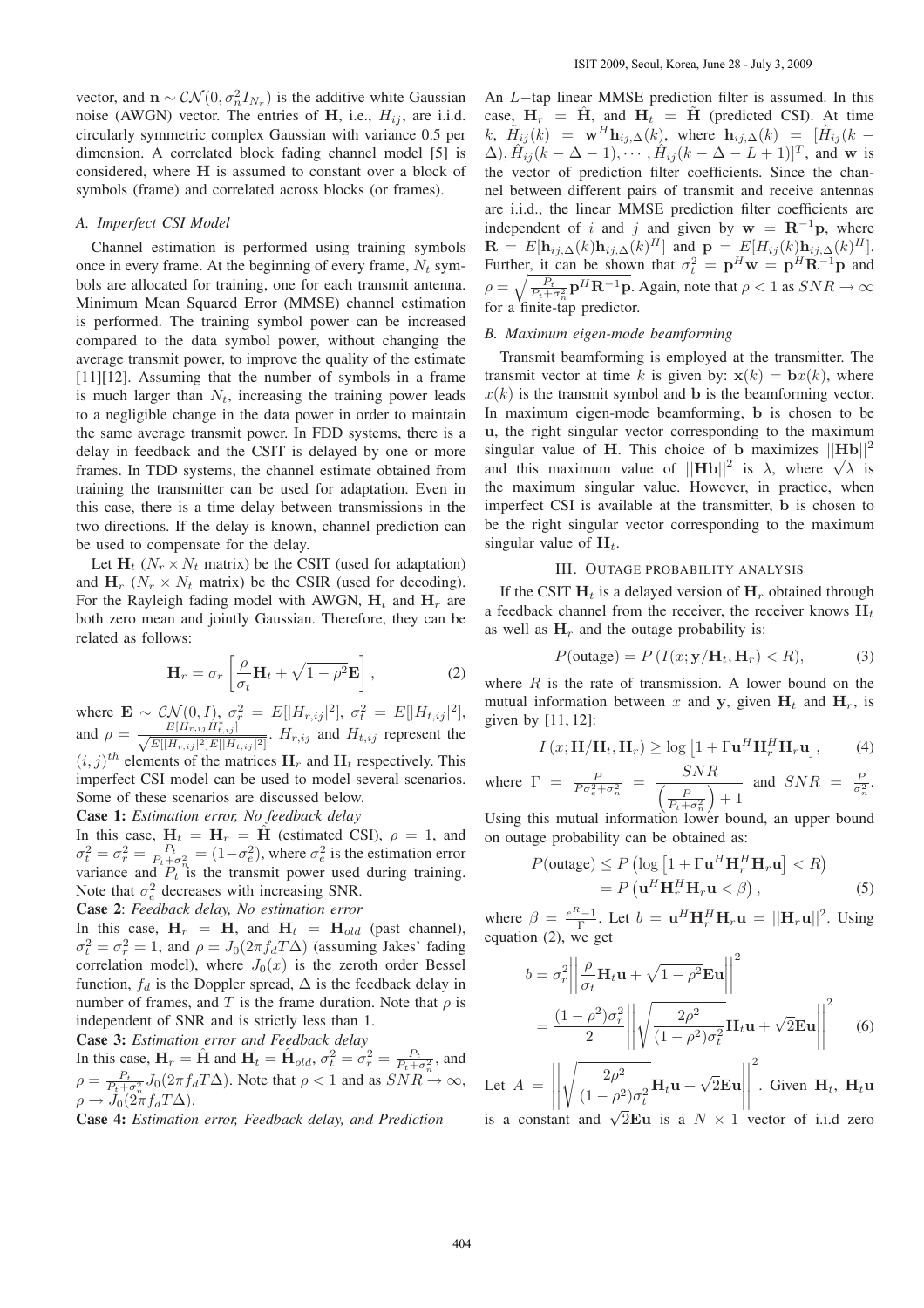mean complex Gaussian entries with variance 1 per dimension. Therefore, given  $H_t$ , A is noncentral chi squared distributed with 2N degrees of freedom and noncentrality parameter  $\delta$  $2\mu$  $\frac{2\mu}{\sigma_t^2} ||\mathbf H_t \mathbf u||^2 \; = \; \frac{2\mu}{\sigma_t^2}$  $rac{2\mu}{\sigma_t^2} \lambda$ , where  $\mu = \frac{\rho^2}{1-\rho^2}$ . Therefore, we get

$$
P\left(\text{outage}/\mathbf{H}_t\right) \le P\left(A < \frac{2(1+\mu)\beta}{\sigma_r^2}\right)
$$
\n
$$
= \sum_{j=0}^{\infty} \frac{e^{-\frac{\mu\lambda}{\sigma_t^2}}}{j!} \left(\frac{\mu\lambda}{\sigma_t^2}\right)^j \gamma_{j+N}\left(\frac{(1+\mu)\beta}{\sigma_r^2}\right) \tag{7}
$$

Equation (7) gives the upper bound on the conditional outage probability given  $\lambda$ , which can be averaged over  $\lambda$  to get the upper bound on outage probability as:

$$
P(\text{outage}) \le \int_0^\infty P_{UB}(\text{outage}/x) f_\lambda(x) dx. \tag{8}
$$

This upperbound can be simplified to the expression in equation (9) (see appendix for details) for rank 2 systems (i.e.,  $M = 2$ ), where  $\nu = \frac{\mu}{\sigma^2}$  $\frac{\mu}{\sigma_t^2}$ . This bound can be simplified to a closed-form expression using similar simplifications even when  $M > 2$ . However, the expression is complicated and does not provide any further insight. Therefore, it is omitted.

In a TDD system, the receiver does not know  $H_t$ . However, it estimates the product Hu. Even in this case, the bound in equation  $(5)$  can be used and the distribution of  $A$  would remain the same given  $\lambda$ .

# *A. Numerical Results*

The outage probability vs. SNR for a  $2\times 4$  system (evaluated using equation (9)) is shown in Fig 1. The desired rate  $R$ is 2 nats/sec/Hz. A normalized Doppler spread  $f_dT = 0.05$ (eg.,  $f_d = 25$  Hz,  $T = 2$  ms) and delay  $\Delta = 1$  frame are considered, corresponding to a  $\rho$  of 0.97. The outage probability with perfect CSIT is also shown for reference. Fig. 1 illustrates that the effect of feedback delay becomes significant as SNR increases. The effect of estimation error is negligible at high SNR since the estimation error reduces with SNR. Using channel prediction compensates for the degradation due to delay. The length of the prediction filter required is discussed further in section III-B.

The outage probability is plotted vs. R for a  $2 \times 2$  system in Fig. 2 for SNR of 20 dB. A normalized Doppler of 0.05 and delay  $\Delta = 2$  frames are considered. This plot can be used to determine the outage capacity for a given  $P$ (outage). Outage capacity is relevant for systems that adapt the transmission rate based on feedback while maintaining a constant outage probability (or block error rate). For  $P(outage) = 0.01$ , the outage capacity with delayed CSIT is about 12% lower than the outage capacity with prediction.

#### *B. Required value for correlation*

Channel estimation error is proportional to  $SNR^{-1}$ . Therefore, the effect of channel estimation error can usually be characterized by a simple SNR loss. However, the effect of feedback delay is different. If  $\rho$  is constant with SNR, the effect of delay dominates at high SNR. In order to bound



**Fig. 1:** Probability of outage vs. SNR for a  $2 \times 4$  system,  $R = 2$ nats/s/Hz, normalized Doppler = 0.05,  $\Delta = 1$  frame.



**Fig. 2:** Probability of outage vs. R for  $2 \times 2$ , SNR = 20 dB, normalized Doppler = 0.05,  $\Delta = 2$  frames.



**Fig. 3:** 1- $\rho_t$  vs. SNR for 2 × 2, normalized Doppler = 0.05,  $\Delta = 1$ .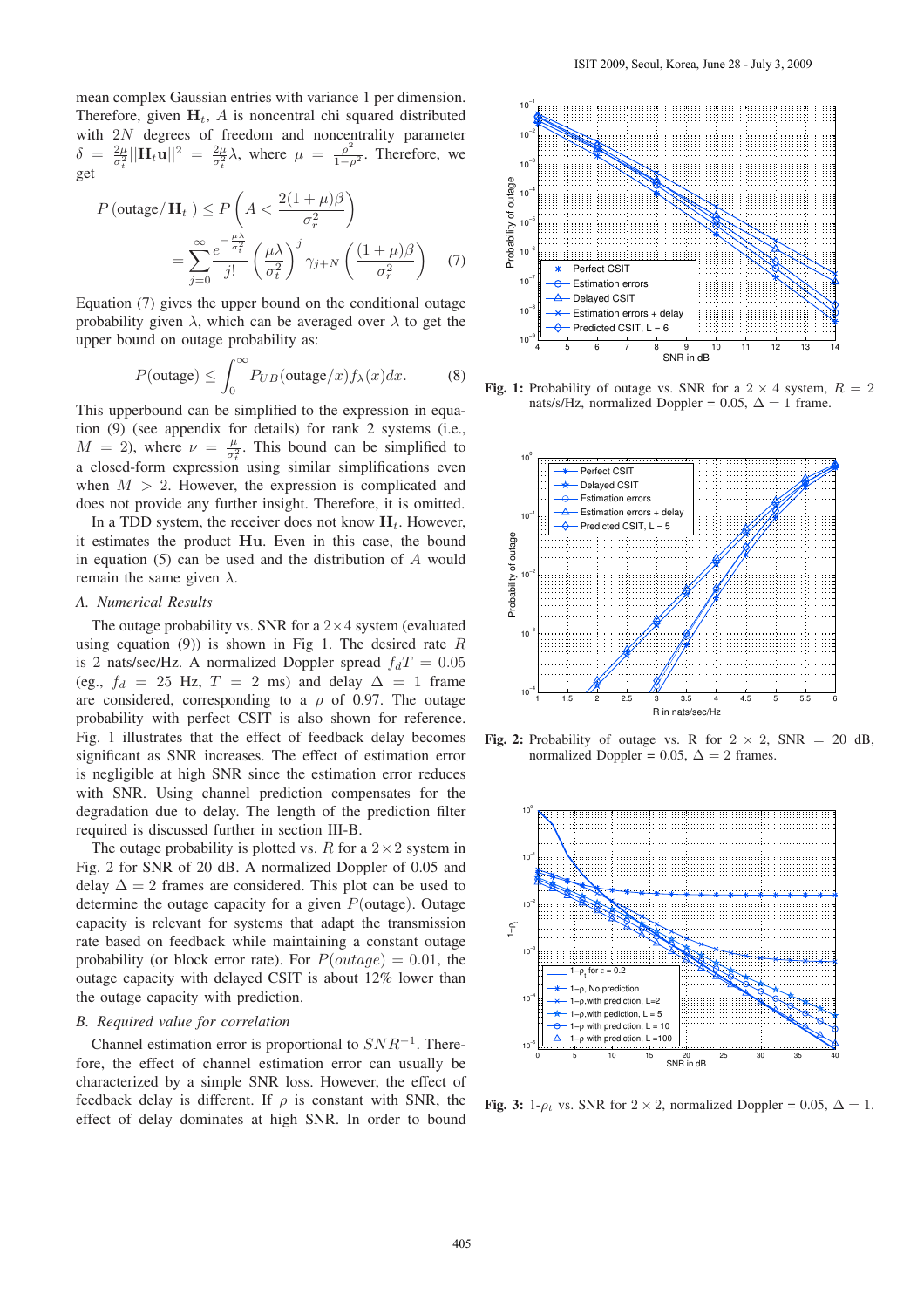$$
P(\text{outage}) \leq \frac{1}{(N-1)!(N-2)!} \left[ \frac{N!(N-2)!}{1+\nu} \sum_{k=0}^{1} {1 \choose k} \nu^k \gamma_{k+N} \left( \beta \left( \frac{1+\mu}{1+\nu} \right) \right) - 2((N-1)!)^2 \gamma_N \left( \beta \left( \frac{1+\mu}{1+\nu} \right) \right) + \frac{N!(N-2)!}{(-\nu)^{N-1}} \frac{2+\nu}{2} \sum_{l=0}^{N-2} \left( \frac{-\nu}{2} \right)^l \gamma_{l+1} \left( 2\beta \frac{1+\mu}{2+\nu} \right) - \frac{N!(N-2)!}{(-\nu)^{N-1}} (1+\nu) \sum_{l=0}^{N-2} (-\nu)^l \gamma_{l+1} \left( \beta \left( \frac{1+\mu}{1+\nu} \right) \right) - \frac{1}{2^N} \sum_{l=-1}^{N-4} \left[ \frac{(N-2)!}{l!} + \frac{N!}{(l+2)!} - 2 \frac{(N-1)!}{(l+1)!} \right] (N+l)! \left( \frac{1}{2+\nu} \right)^{l+1} \sum_{k=0}^{l+1} {l+1 \choose k} \left( \frac{\nu}{2} \right)^k \gamma_{N+k} \left( 2\beta \frac{1+\mu}{2+\nu} \right) \right],
$$
(9)

the effect of delay by an SNR loss, the value of  $\rho$  needs to increase with SNR and approach 1 as SNR ends to infinity. We



**Fig. 4:** Required prediction filter length L vs. SNR for  $2 \times 2$  system, normalized Doppler = 0.05,  $\Delta = 1$ .

now numerically evaluate the minimum value of  $\rho$  required, defined as  $\rho_t$ , such that the outage probability with delay is bounded by  $(1+\epsilon)$  times the outage probability without delay.  $\epsilon$  can be chosen depending on the acceptable degradation in performance. Fig. 3 shows the value of  $1 - \rho_t$  for a  $2 \times 2$ system for  $R = 2$ nats/sec/Hz and  $\epsilon = 0.2$ . The result indicates that  $1 - \rho_t \propto SNR^{-1}$  at high SNR. The value of  $\rho$  with L-tap prediction filters is also shown for  $L = 2, 5, 10$  and 100. It can be seen that prediction is not necessary up to the SNR of 7dB.  $L = 10$  and 100 limit degradation up to SNR of 25 dB and 40 dB respectively. Fig. 4 depicts the prediction filter length required to achieve the  $\rho_t$  for various normalized Doppler frequencies. At SNR of 30dB,  $L = 10$ , 25 and 100 are required for  $\Delta = 1$  and  $f_dT = 0.03$ , 0.04 and 0.05 respectively.

# IV. ASYMPTOTIC DIVERSITY ORDER

In this section, we analyze the asymptotic diversitymultiplexing-feedback quality tradeoff for MIMO maximum eigen-mode beamforming. Feedback quality  $\alpha$  is defined as the rate at which  $\rho \to 1$  as  $SNR \to \infty$ , i.e.,

$$
\alpha = -\frac{\log(1 - \rho)}{\log SNR}.\tag{10}
$$

The diversity  $d$  and multiplexing gain  $r$  are defined as in [13]. With perfect CSIT,  $d = N_t N_r (1 - r)$ .

*Theorem:* The asymptotic diversity gain d of maximum eigen-mode beamforming with imperfect CSI is given by:

$$
d = \begin{cases} N_r \left( \alpha (N_t - 1) + 1 - r \right) & \text{for } \alpha < (1 - r) \\ N_t N_r (1 - r) & \text{for } \alpha > (1 - r) \end{cases}, \tag{11}
$$

for  $0 \leq \alpha \leq 1$  and  $0 \leq r \leq 1$ .

*Proof:* See appendix.

Note that if  $1 - \rho \propto SNR^{-1}$ , i.e.,  $\alpha = 1$ , the diversity order



**Fig. 5:** Probability of outage vs. SNR for  $2 \times 2$  system for different values of  $\alpha$ 

is the same as the perfect CSI case. The analytical results for a 2  $\times$  2 system for  $\alpha = 0$ ,  $\alpha = 0.25$  and  $\alpha = 0.5$  are also compared with Monte Carlo simulation results in Fig. 5. The desired rate  $R$  is 2 nats/sec/Hz. It can be seen that the asymptotic diversity gain is 2 for  $\alpha = 0$ , 2.5 for  $\alpha = 0.25$  and 3 for  $\alpha = 0.5$  validating the analysis.

## V. CONCLUSIONS

The effect of feedback delay on the outage probability and outage capacity of maximum eigen-mode beamforming system is analyzed. The usefulness of channel prediction in combating the effect of feedback delay is also studied. The outage probability of a system operating at fixed rate is shown to degrade because of delayed feedback. For rate adaptive systems that maintain a fixed  $P$ (outage), delayed feedback results in lower outage capacity. Evaluation of the minimum ρ required to limit degradation indicates that 1 − ρ should be proportional to SNR<sup>-1</sup>. The length of the prediction filter required to attain the required value of  $\rho$  is also calculated.